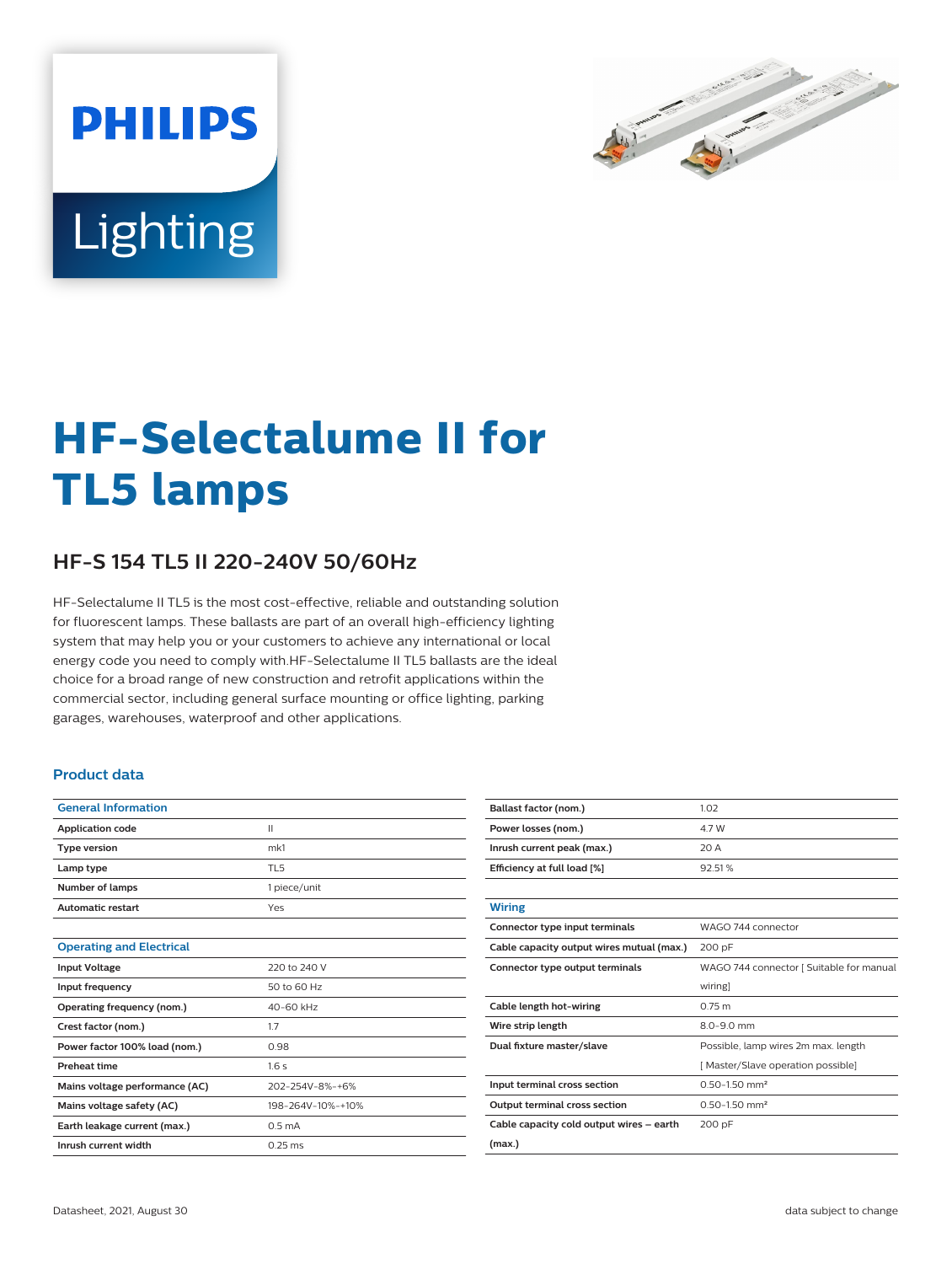### **HF-Selectalume II for TL5 lamps**

| Cable capacity hot output wires - earth | 200 pF       |  |  |
|-----------------------------------------|--------------|--|--|
| (max.)                                  |              |  |  |
|                                         |              |  |  |
| <b>System characteristics</b>           |              |  |  |
| Rated ballast-lamp power                | 54 W         |  |  |
| Rated lamp power on TL5                 | 54 W         |  |  |
| System power on TL5                     | 58.7 W       |  |  |
| Lamp power on TL5                       | 54 W         |  |  |
| Power loss on TL5                       | 4.7 W        |  |  |
|                                         |              |  |  |
| <b>Temperature</b>                      |              |  |  |
| T-ambient (max.)                        | 50 °C        |  |  |
| T-ambient (min.)                        | $-15 °C$     |  |  |
| T storage (max.)                        | 80 °C        |  |  |
| T storage (min.)                        | $-40 °C$     |  |  |
| T-case lifetime (nom.)                  | 75 °C        |  |  |
| T-Case maximum (max.)                   | 75 °C        |  |  |
|                                         |              |  |  |
| <b>Mechanical and Housing</b>           |              |  |  |
| Housing                                 | L 280x30x21  |  |  |
|                                         |              |  |  |
| <b>Emergency Operation</b>              |              |  |  |
| Nominal light output after 60 seconds   | 100% of EBLF |  |  |
| Normal operating voltage (DC)           | 220-240 V    |  |  |
| Battery voltage guaranteed operation    | 176-275 V    |  |  |
| Battery voltage guaranteed ignition     | 186-275 V    |  |  |
| Emergency ballast lumen factor (EBLF)   | 100 %        |  |  |
| (nom.)                                  |              |  |  |

| Nominal light output after 5 seconds | 50% of EBLF                               |  |  |  |  |
|--------------------------------------|-------------------------------------------|--|--|--|--|
|                                      |                                           |  |  |  |  |
| <b>Approval and Application</b>      |                                           |  |  |  |  |
| Energy efficiency index              | A <sub>2</sub> BAT                        |  |  |  |  |
| <b>IP</b> classification             | IP 20 [ Ingress Protection 20]            |  |  |  |  |
| <b>EMI 9 kHz  30 MHz</b>             | EN55015                                   |  |  |  |  |
| <b>Vibration standard</b>            | IEC68-2-6 F c                             |  |  |  |  |
| <b>Bumps standard</b>                | IEC 68-2-29 Eb (10G/16ms)                 |  |  |  |  |
| <b>Approval marks</b>                | F-Marking CE marking ENEC certificate     |  |  |  |  |
|                                      | CCC certificate C-Tick certificate PSB    |  |  |  |  |
|                                      | certification TISI marking SIRIM approval |  |  |  |  |
|                                      | CB Certificate CCC certificate VDE-EMV    |  |  |  |  |
|                                      | certificate                               |  |  |  |  |
| Humming and noise level              | $<$ 30 dB(A)                              |  |  |  |  |
|                                      |                                           |  |  |  |  |
| <b>Product Data</b>                  |                                           |  |  |  |  |
| Full product code                    | 872790090561800                           |  |  |  |  |
| Order product name                   | HF-S 154 TL5 II 220-240V 50/60Hz          |  |  |  |  |
| EAN/UPC - product                    | 8711500999375                             |  |  |  |  |
| Order code                           | 90561800                                  |  |  |  |  |
| SAP numerator - quantity per pack    | 1                                         |  |  |  |  |
| Numerator - packs per outer box      | 12                                        |  |  |  |  |
| <b>SAP material</b>                  | 913713033666                              |  |  |  |  |
| SAP net weight (piece)               | $0.185$ kg                                |  |  |  |  |

#### **Dimensional drawing**

 $A<sub>2</sub>$ 

| Product                 | D1 | C1                                     | <b>A1</b> | A <sub>2</sub> | R1 |
|-------------------------|----|----------------------------------------|-----------|----------------|----|
| HF-S154 TL5 II 220-240V |    | 4.1 mm 28.0 mm 28.0 mm 26.5 mm 30.0 mm |           |                |    |
| 50/60Hz                 |    |                                        |           |                |    |

**HF-S 154 TL5 II 220-240V 50/60Hz**